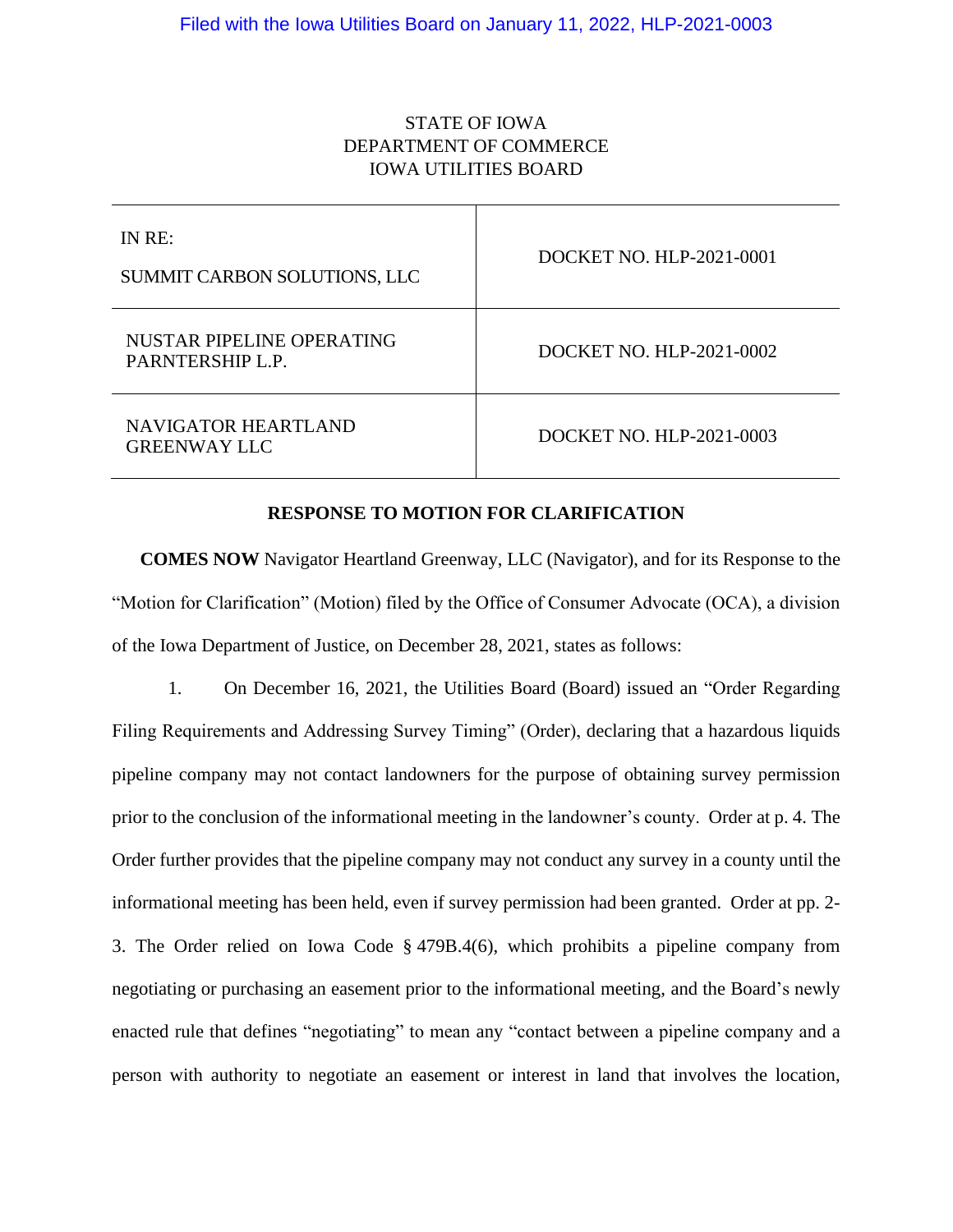damages, compensation, or other matter that is restricted by Iowa Code section § 479B.4(6)." 199 Iowa Admin. Code 13.1. The Order further broadened the Board's definition of negotiating to include any request to survey a parcel of land in the future, because it "will thereby necessarily involve discussion of the proposed project" which, if done before the end of the county informational meeting, will constitute prohibited negotiation. Order at p. 3.

2. Regardless, as stated in numerous public informational meetings, Navigator has not conducted any surveys to date but now, having completed over 30 informational meetings, it will begin sending survey notice letters pursuant to Iowa Code § 479B.15 within the next week to ten days.

3. OCA seeks to disrupt this process under the guise of seeking clarification of the Order. However, rather than seeking to clarify an Order OCA's request is for the Board to declare that Iowa Code § 479B.15 requires: (1) that a pipeline company must provide ten days' written notice to all landowners before entering for survey work even if a landowner has already agreed to allow survey access and (2) that the ten-day notice must provide a specific date on which the survey will take place. These requests are not clarifications of the Order; rather, they request a declaration from the Board as to the meaning of a statute.

4. Not only is the procedure requested by OCA inappropriate, but the relief requested is inconsistent with the statute as well as being impractical and unnecessary. The Board should deny the OCA's Motion.

5. Iowa Code § 479B.15 provides:

After the informational meeting or after the filing of a petition if no informational meeting is required, a pipeline company may enter upon private land for the purpose of surveying and examining the land to determine direction or depth of pipelines by giving ten days' written notice by restricted certified mail to the landowner as defined in section 479B.4 and to any person residing on or in possession of the land. The entry for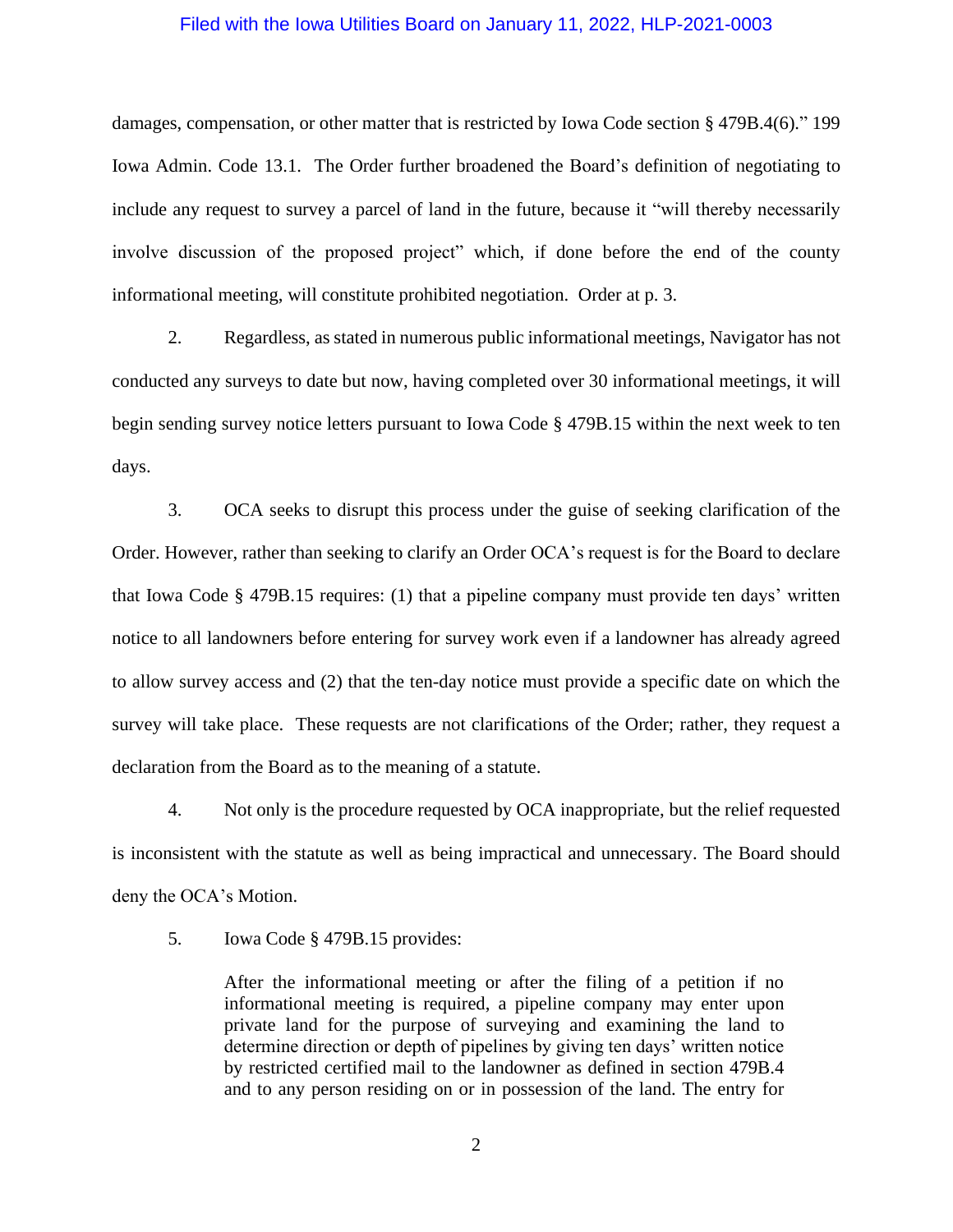land surveys shall not be deemed a trespass and may be aided by injunction. The pipeline company shall pay the actual damages caused by the entry, survey, and examination.

OCA's Motion rejects the plain language of the statute and, instead, urges the Board to insert a requirement that the notice must include the specific date of survey and further, it follows, that the statute's grant of authority to enter land without a trespass only applies to the date specified in the notice. OCA's request is contrary to Iowa law and the legislature's intent.

6. Iowa courts have been clear on how to discern the legislature's intent through the language of the statute:

> [L]egislative intent is expressed by what the legislature has said, not by what it could or might have said. When a statute's language is clear, we look no further for meaning that its express terms. Intent may be expressed by the omission, as well as the inclusion, of statutory terms. Put another way, the express mention of one thing implies the exclusion of other things not specifically mentioned.

*State v. Beach*, 630 NW2d 598, 600 (Iowa 2001) (internal citations omitted).

7. Had the legislature wanted to require that a specific date of entry be listed in the notice, and that the right of entry be limited to the date specified, it would have done so. For example, Iowa Code § 354.4A requires seven days' written notice via regular mail and requires that the notice include the dates, time, location, and timetable of entry, the estimated completion date of the survey, and the estimated number of entries that will be required. *See* Iowa Code § 354.4A(4). Thus, the legislature chose to require specificity of the date of entry for a survey in section 354.4A, but it did not do so in section  $479B.15<sup>1</sup>$ . The legislature's omission of any requirement regarding the date of entry for surveys after the informational meeting must be respected rather than disregarded. The Board should deny OCA's request to declare that the notice

<sup>&</sup>lt;sup>1</sup> Nor has the legislature required a specific date of entry in Iowa Code § 479.30, which also provides that a survey after the ten days' notice is not a trespass.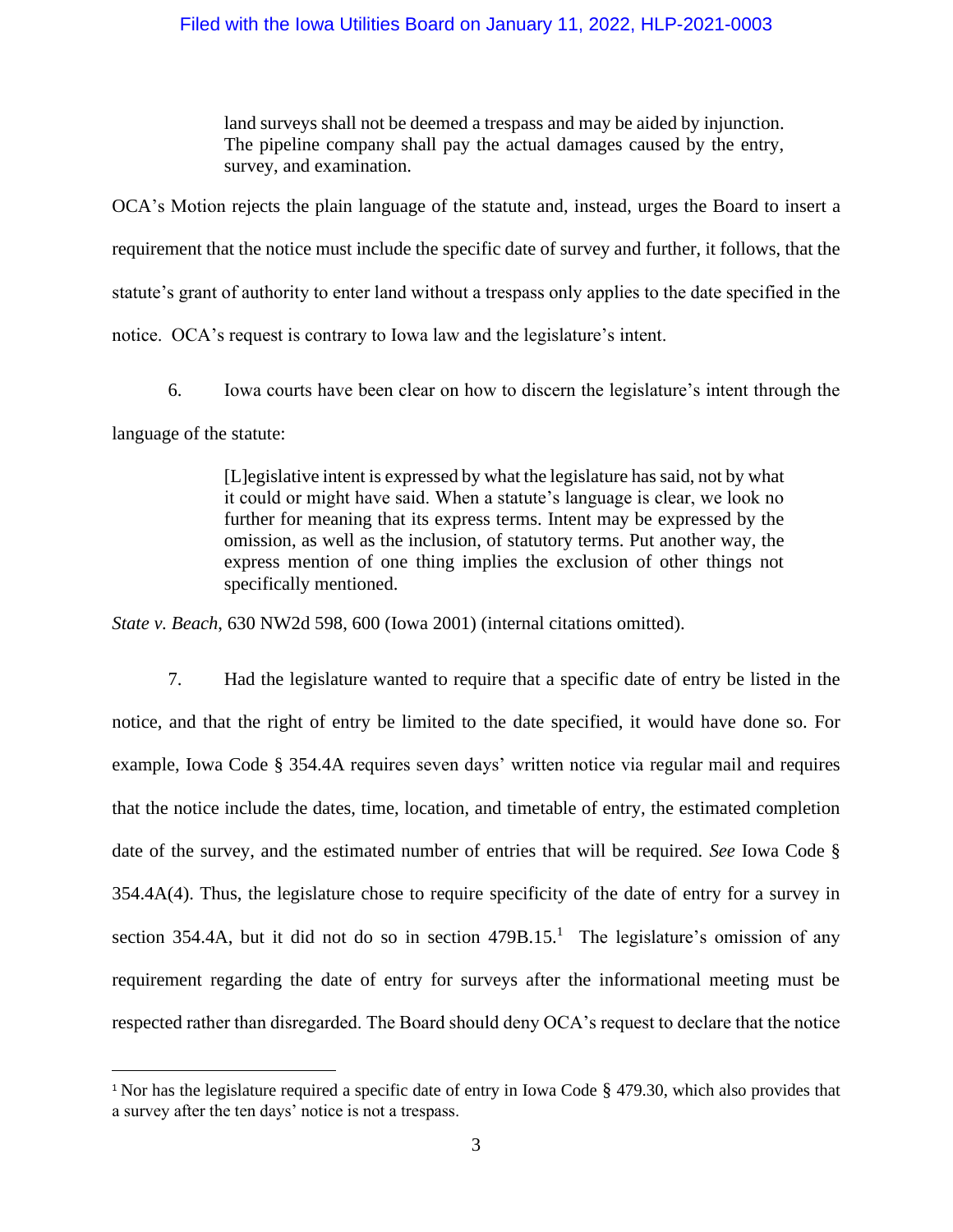sent under Iowa Code § 479B.15 requires a specific date of entry and that, as a result, only the specific date of entry on the notice is an entry without trespass.

8. Next, OCA requests the Board declare that, to avoid a trespass when surveying after the informational meeting, the ten-day notices must be sent to all landowners, including those who have granted voluntary access to the company. OCA's request is puzzling. Trespass generally means "[e]ntering upon or in property without the express permission of the owner, lessee, or person in lawful possession". Iowa Code § 716.7(2)(a)(1). Survey access is either voluntary or involuntary. Involuntary access could otherwise be considered a trespass, but the statute makes clear that involuntary access is not a trespass if proper notice is provided. Voluntary access typically cannot be considered a trespass, meaning no ten-day notice is required to secure legal access. The Board should deny OCA's request to declare that written notice of entry is required to avoid a trespass when permission to enter has been granted.

9. Further, OCA's requested relief is both impractical and unnecessary. OCA expresses concern that the ten-day notice might give pipeline companies unfettered perpetual survey access. As a practical matter, that will not happen. Board Rule 13.2(2) provides that the petition for pipeline permit must be filed within two years of the informational meeting. In light of the time required to survey all of the parcels, prepare maps and legal descriptions, and otherwise prepare the petition for filing, the reality is that the survey will be completed well before the petition is filed, putting an outer limit of two years on the involuntary survey access provided for in Iowa Code § 479B.15, unless additional informational meetings are held.

10. OCA's request that a specific date be included in the ten-day notice would serve to impede company-landowner negotiations by causing delay and confusion. For example, under the OCA's proposal, if a landowner requests that the survey occur earlier than the date in the notice,

4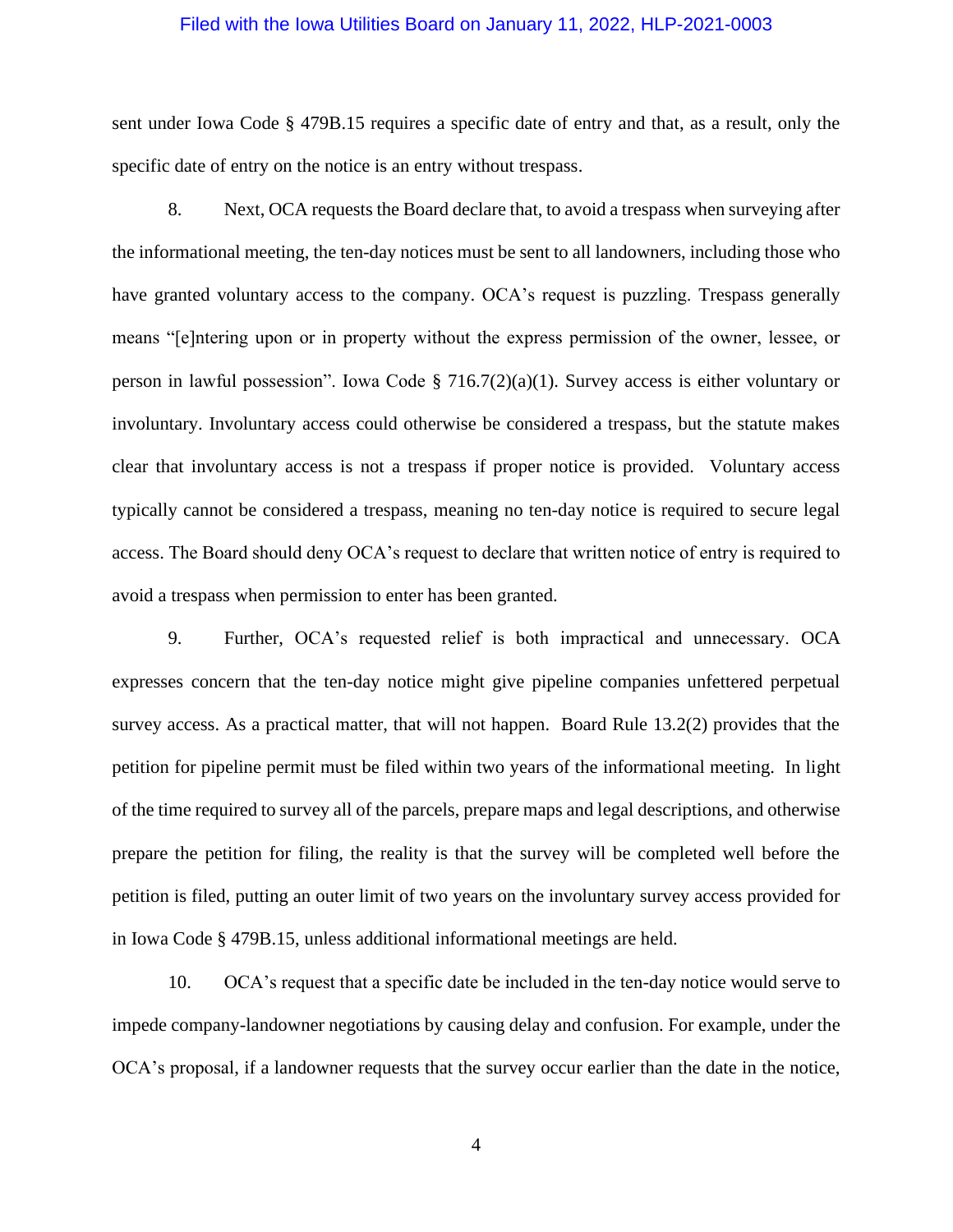the landowner's preference would be disregarded. In addition, OCA's proposed requirement runs counter to the realities of surveying and would unnecessarily extend the survey process and confuse landowners with no discernible benefit. Pipeline companies, on projects of this scale, cannot realistically set and maintain a strict schedule of survey activity; Iowa weather, the land conditions encountered, landowner preferences, equipment problems, possible litigation with the landowner over access to the property, and many other factors will affect the company's ability to set and meet a specific survey date for each of the thousands of parcels potentially affected by the project. OCA states that its proposed relief is designed to avoid any 'he said/she said' situations. But under the OCA's proposal, landowners will receive multiple notices with multiple dates for the survey of their property if there is a rainstorm, or a delay in completing the prior surveys, or if there is an illness, etc. Increasing the number of landowner notices with dates that cannot ultimately be met due to the realities of survey work and Iowa weather will not avoid the issue the OCA has raised. The Board should deny OCA's request to declare that Iowa Code 479B.15 requires the ten-day notice to include a specific date of survey.

11. Finally, Navigator's resistance to OCA's Motion should not be interpreted as a position that landowner communication is not important. To the contrary, Navigator believes it is of the utmost importance, and its planned survey communications demonstrate that. Specifically, for initial constructability survey activity, Navigator's letters state that the activities are expected to commence within 10 to 30 days from the date of the notice and that if landowners desire a more specific near-term window, they can provide Navigator with their preferred method of contact – e-mail, phone or text – and Navigator's land agents will provide approximately 24 to 72 hours' notice of each actual survey activity. Finally, Navigator will send notice letters to all landowners, including those who have granted voluntary survey access.